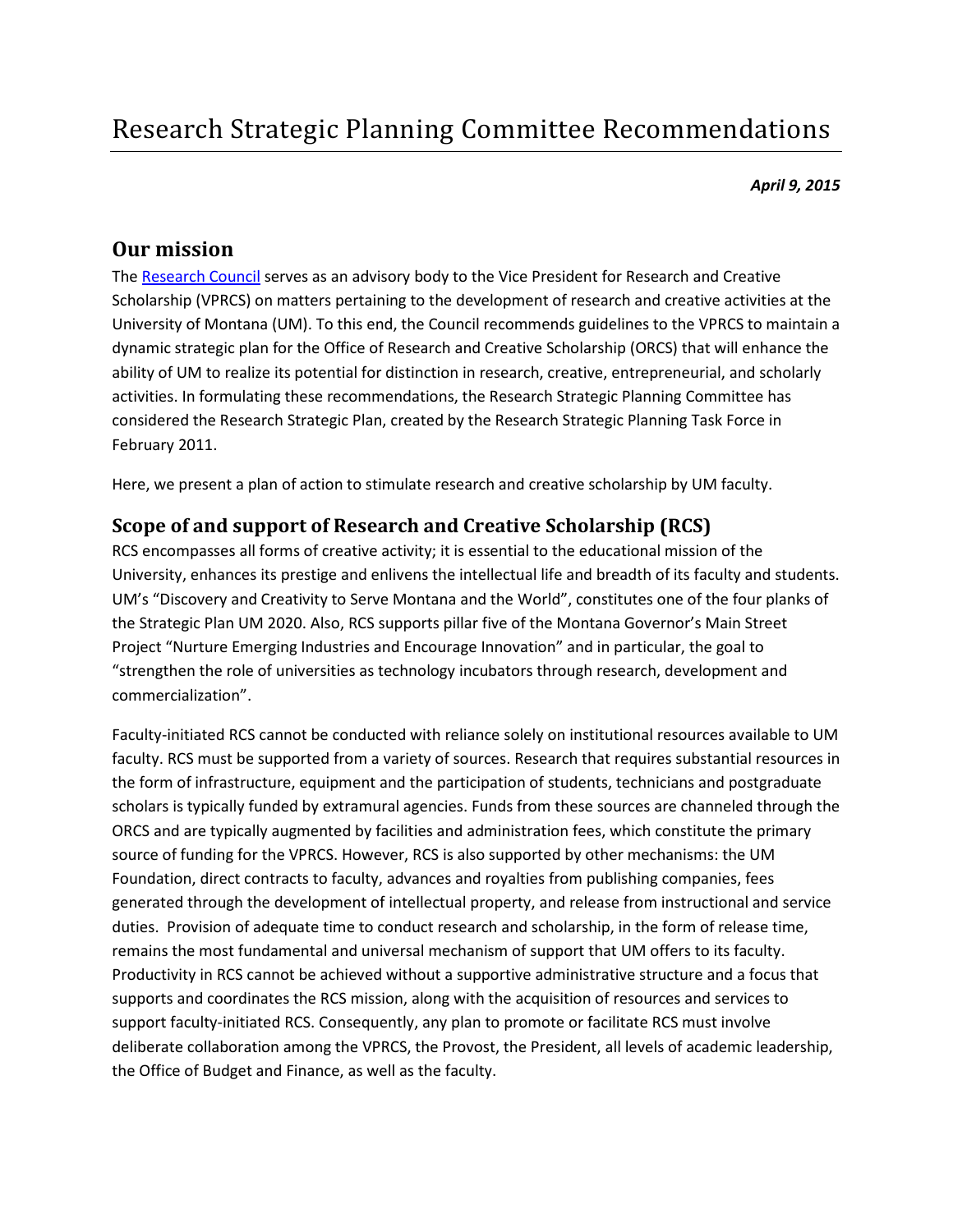This committee has identified four essential components to a plan of action to support and sustain RCS:

- 1) *Evaluate, quantify and allocate*: RCS promotes student enrollment, retention and success, enhances the prestige and reputation of UM, and stimulates economic development and employment in Montana. However, the value of RCS is not adequately considered in allocation of funds to UM and its departments and centers. Quantifiable or qualitative metrics and indicators that accurately model the contributions of RCS to enrollment, retention, student success, the reputation of UM and the impact of these on the Montana economy must be developed. RCS metrics and indicators should not be used to compare academic units, centers and disciplines with each other, but rather, focus on unit-defined RCS outputs that constitute productivity within the unit's field of endeavor. RCS metrics, with appropriate baselines, should be considered as criteria (in addition to instruction-related needs) for allocation of state general funds, and particularly for performance-based funding, to schools and colleges. Such metrics should supplement the traditional model of measuring productivity though extramural funding, an input that does not capture a substantial share of RCS activity, particularly in the arts and humanities and some of the professional schools.
- 2) *Coordinate and Facilitate*: RCS fully integrates the academic and research mission(s) of this campus. Therefore, mechanisms to ensure coordination and cooperation between the Offices of the President, VPRCS and the Provost must be established and institutionalized to facilitate effective and guided support for RCS. Financial resources of UM are limited. Therefore, to use these resources prudently and effectively, UM must develop a cohesive vision for RCS by identifying areas with the greatest existing and potential strengths, emerging trends, technologies and opportunities that merit both near and long-term support. Realization of this vision encompasses competitive faculty hiring, tenure and promotion, support of graduate programs, and core facilities, construction, renovation and allocation of space for RCS and the development of RCS fundraising goals and priorities for the UM Foundation. UM must identify and pursue various sources of support (i.e., state, federal and private) for major RCS initiatives in a coordinated and directed manner. At the same time, all faculty members should be encouraged and supported to pursue RCS in areas of their choosing.
- 3) *Incentivize***:** Beyond existing incentives (promotion, tenure, merit increases, etc.) faculty must be recognized and rewarded for their pursuit of RCS. Recognition of the value of RCS is reflected by departmental unit standards, availability of resources to help faculty seek and maintain research funding, time afforded to conduct RCS, access to support for students, and access to infrastructure needed to conduct these activities.
- 4) *Publicize*: Broader support for RCS, at both private and state level, will require more effective communication of faculty achievements. The significance of faculty research must be disseminated to the public and our elected representatives. UM should establish a centralized RCS communications and public relations infrastructure, with effective tools for data collection and access, instruction and institutional promotion.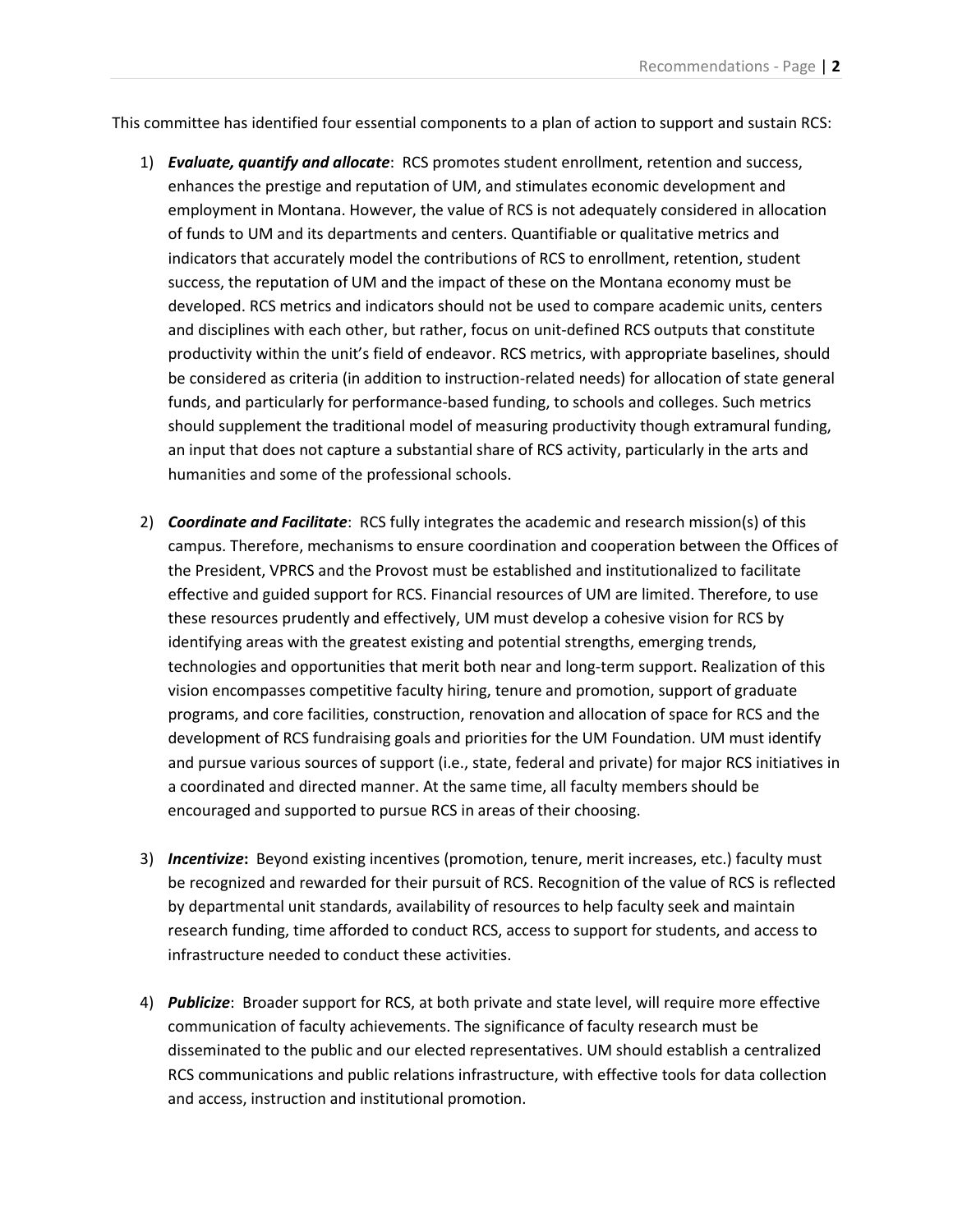The following are specific actions that should be taken by the VPRCS (R), the Provost (P) and Academic Affairs, deans and departments (D) and the Office of Budget and Finance (B), under the leadership of the President and the Montana Board of Regents (BOR):

#### 1) *Evaluate, quantify and allocate:*

- a. Establish metrics to measure RCS productivity of academic units. Measures of RCS productivity can be formulated from information received directly from units possibly with the aid of software tools (4a). Inputs (extramural funding of RCS activity and student/tuition waivers generated from extramural funding) and outputs (publications, public recognition for creative works, students employed in RCS) should be measured. Impact of publication/scholarship could be considered as a metric. However, because many established metrics (e.g., H-index) do not fully or accurately capture the impact of RCS by individuals or units, these should be used with caution, or novel metrics should be developed. Qualitative measures, should be considered and be fairly weighted and integrated into a quantitative matrix (R, P, D, B,).
- b. Quantitative and qualitative models used to measure the overall productivity of UM units should incorporate metrics and indicators of RCS productivity devised by and appropriate for each unit and the professional standards of its discipline (1a). The weight accorded to all RCS relative to instructional activity should be based on the contribution of RCS to the mission of UM (R,P, B).
- c. Quantitative models used by the BOR to direct "performance-based funding" allocations, should incorporate metrics of RCS activity (1b) (R, P, President, BOR).
- d. General Funds allocated to MUS institutions should support RCS in proportion to the educational, economic and cultural value of RCS to the state and the nation (R, P, President, BOR).

### 2) *Coordinate and Facilitate:*

- a. Establish a Strategic Goal for UM to attain status as a Carnegie Very High Research University (President, R,P).
- b. Institutionalize mechanisms for communication, collaboration, and joint decisionmaking between the VPRCS and the Provost, in matters that affect RCS activities at UM, including graduate education, faculty promotion and tenure, faculty recruitment, and allocation, renovation and construction of space devoted to RCS (R, P, President).
- c. Major RCS initiatives typically require substantial support from limited institutional resources. Development of such initiatives should be driven by a long-term UM RCS strategic plan, rather than by incidental opportunities**.** The RCS strategic plan should guide faculty recruitment that is to be supported by extramural research funding (with due consideration of curricular needs), construction and renovation, and fundraising priorities of the UM Foundation. The President should direct the VPRCS and Provost to assemble a faculty and administrative working group to develop and review RCS priorities encompassing all campus sectors: sciences (including biomedical and social sciences), arts and humanities and professional schools. The working group should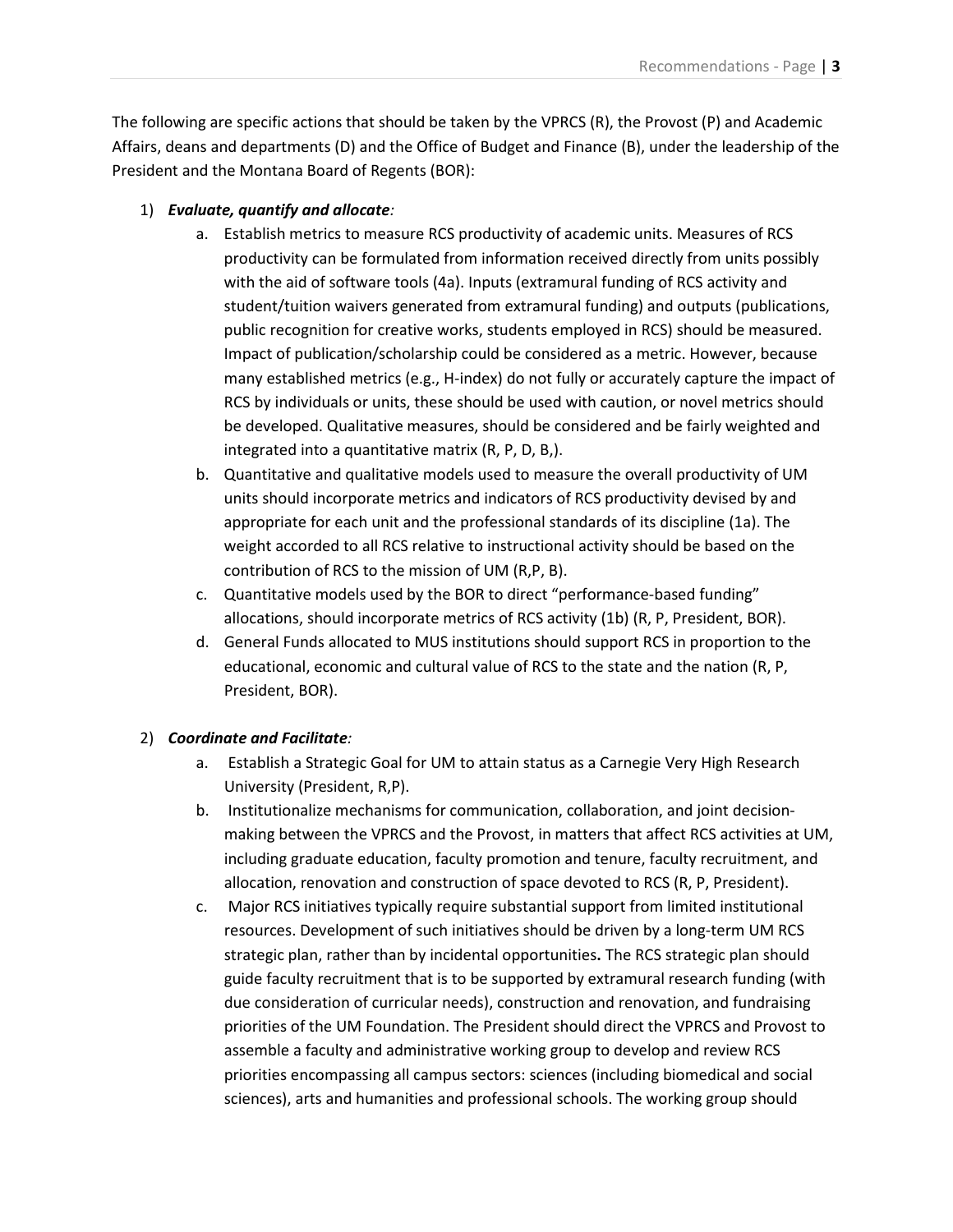identify areas of endeavor in which UM has established strength or is poised to develop strength by virtue of its situation, faculty interests, capabilities, potential to attract students and the potential to attract sufficient extramural, UM Foundation or state funding. The working group should be comprised deans of schools and colleges, along with highly accomplished and nationally-recognized senior faculty and junior faculty who have demonstrated exceptional promise in RCS. The working group should invite the participation of departments, centers and institutes by soliciting proposals to develop particular RCS activities. Findings of the working group should be openly discussed among UM faculty and students at-large, and views of this body should be considered in adopting RCS priorities for UM. Final determination of RCS priorities should be made by the VPRCS, deans and Provost, under the guidance of the President. (R, P, D, President).

- i. The VPRCS and Provost should jointly approve faculty hiring initiatives (establishment of new lines or replacement lines), as recommended by deans, that involve significant RCS activity. Approval of such lines should take RCS priorities (1b) into account, as well as the need to maintain strength in RCSproductive programs that offer graduate degrees at the Ph.D and equivalent levels (R,P, D).
- ii. Allocation of new or existing research space, renovation of existing research space, or creation of new research space should be conducted in consultation with the VPRCS in a manner consistent with UM RCS priorities (1b) (R, P, D, President).
- iii. The President, in consultation with the VPRCS, should propose fundraising goals for the UM Foundation to support RCS in accordance with RCS priorities (1b). These should emphasize completion and renovation of research space, startup funding for faculty hired into tenure-track lines assigned to UM schools and colleges (which could be in the form of named junior professorships and include substantial startup funds as required) and competitive research, innovation, and entrepreneurship fellowships for graduate students (R, President).
- iv. The VPRCS should continue to seek opportunities for major funding for collaborative research within and outside UM, in accordance with RCS priorities (1b) (R). d. Research Centers and institutes that are funded primarily from research grants that pass through the office of the VPRCS should report to and be reviewed by the VPRCS (R).

#### 3) *Incentivize:*

- a. All departments are encouraged to adopt unit standards that require significant, externally-reviewed (according to the methods and professional standards of the unit) RCS activity reflective of the highest standards within the field for tenure and promotion (D, P), using well-defined metrics (1a).
- b. Consider mechanisms to raise UM faculty salaries to make UM more competitive in attracting and retaining RCS-productive faculty.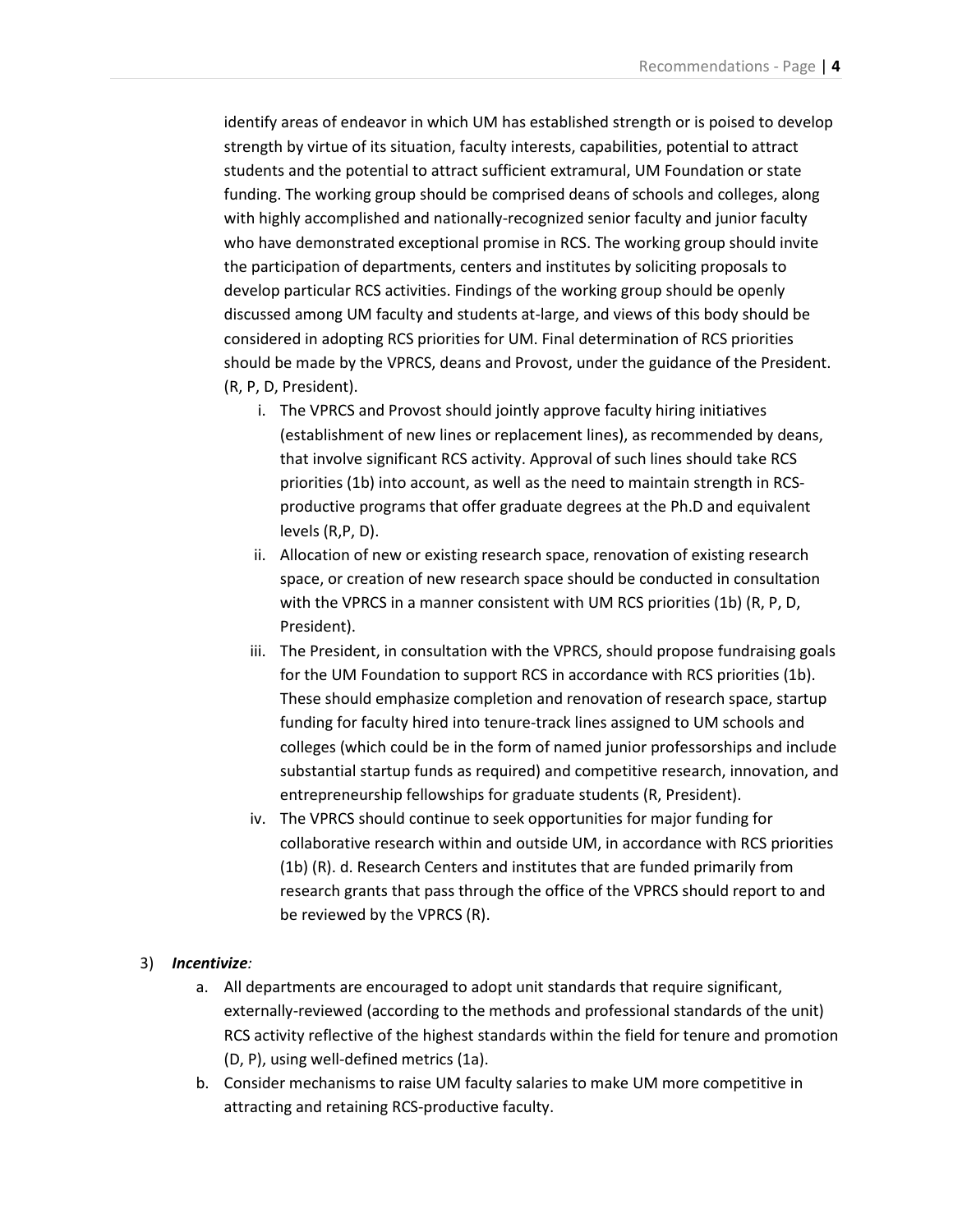- c. Consider mechanisms to encourage interdisciplinary RCS.
- d. Funding support:
	- i. Develop and publish guidelines that govern the return of indirect costs through the deans to individual faculty members, departments and centers that is tied to specific disciplines and fields, and includes the RCS contributions of faculty and students (R,D).
	- ii. Create a fund for competitive awards to fund teaching buyouts for approved faculty. Award criteria could include potential for research grant productivity, but also potential outcomes that generally benefit RCS at UM (R). Deans and departments should develop and publish college/school/department-specific guidelines that govern the process by which faculty may apply for teaching buyouts, the criteria by which they are awarded and their monetary value (D, P).
	- iii. Provide departments one Research Assistantship (RA) for every two or three RAs funded by research grants to unit faculty (R).
	- iv. Set aside a source of funds to provide bridge support to productive and established investigators who find themselves unfunded, to maintain support for their laboratories while they are seeking extramural support for their research. Establish and publicize criteria and conditions for bridge funding, and a mechanism by which investigators can apply for bridge funding.
- e. Resources:
	- i. Protect and grow funding for journal subscriptions and databases endangered by losses of funding to the UM Mansfield Library (Library). Funding of such resources could be tied to RCS productivity of stakeholders (R).
	- ii. Dedicate 1% of indirect cost funds to the Library for collections and open access publishing initiatives (e.g. maintaining ScholarWorks, the UM Institutional Repository; funding institutional memberships with open access publishers such as BioMed Central, which then allow UM researchers to publish at discounted rates).
	- iii. The VPRCS has created mechanisms for support and maintenance of research core facilities that are also funded by user fees and grants. Voucher programs to cover these user fees in the absence of researcher funding have been created by VPRCS and centers. Mechanisms by which new research cores can be created and funded have also been established. These initiatives should be publicized and perhaps expanded. A research core governance committee should be established to evaluate core productivity, recommend funding levels for core facilities, and consider establishing new core facilities based on research needs as articulated by centers and departments, and terminate or direct reorganization of core facilities that are not used or well-managed. Billing and accounting functions of core facilities should be centralized within the Office of the VPRCS to improve oversight, reporting and to ease the administrative burden on core staff (R).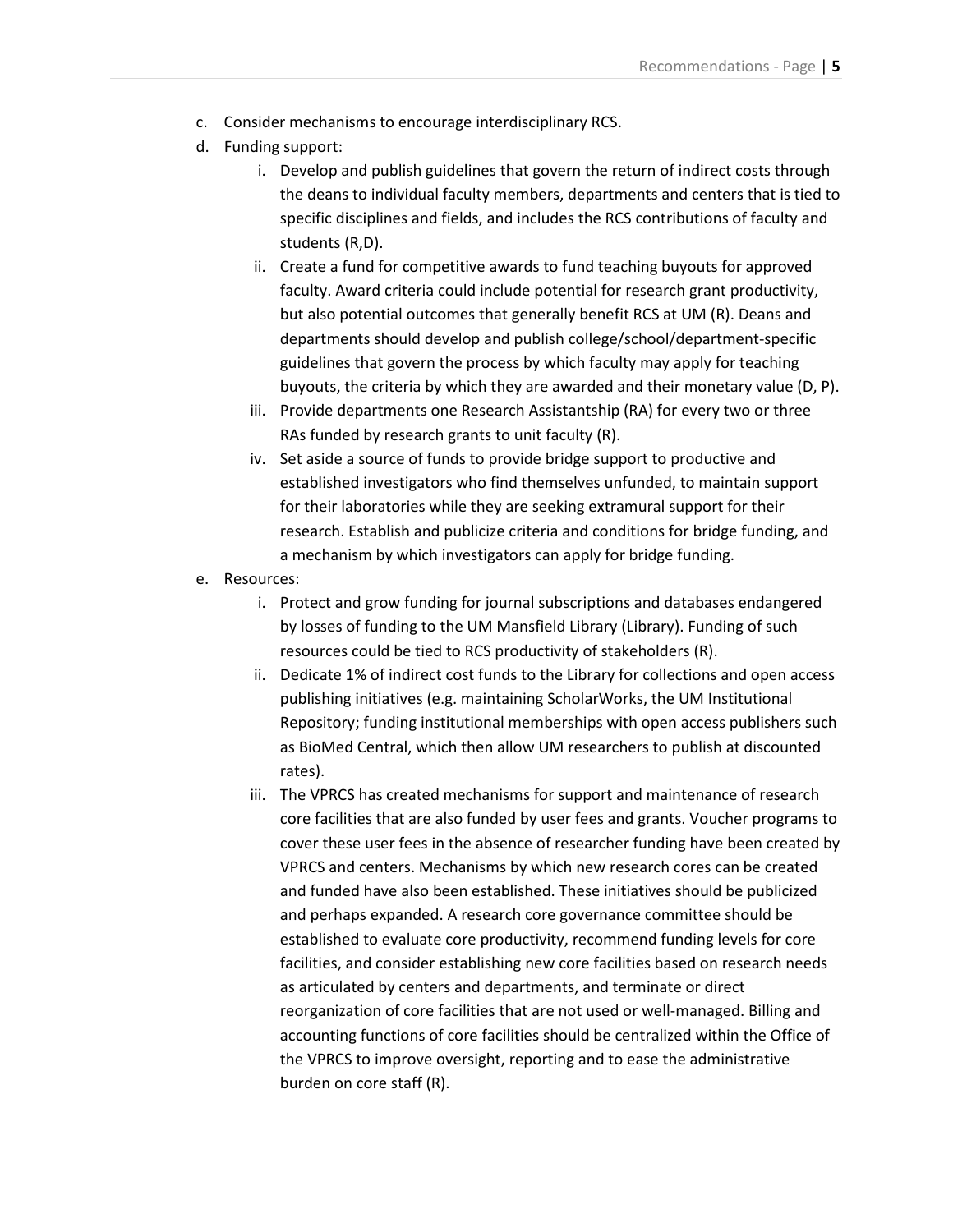- iv. The VPRCS should support a central research computing infrastructure. Important elements include: 1) access to computing hardware, software, operating system and hardware maintenance; 2) access to remote supercomputing and data storage resources; 3) access to software application assistance; 4) support for research data management. These issues are under discussion by various campus groups, including a research computing committee organized by research computing managers at UM. However, there is a need to coordinate efforts of campus research computing managers, IT (Matt Riley) and faculty stakeholders. The VPRCS should be involved in these discussions and strategic plans for achieving specific goals to be defined and implemented (R).
- v. TA stipends are grossly underfunded in many units. Recognizing the role of TAs in UM's RCS mission, the VPRCS should develop a collaborative strategy with the office of Academic Affairs to raise TA stipends to a level that is comparable to those in public Carnegie "Very High Research Activity" institutions that are seen to embody the RCS potential of UM (R, P).
- vi. Recognition and Awards: The VPRCS should consider establishing annual awards for RCS productivity in several campus sectors (e.g., basic sciences, social sciences, biomedical sciences, professional, humanities, performing/visual arts). Awards could be co-funded by schools, colleges, and departments. The VPRCS should seek opportunities to nominate meritorious faculty, especially junior faculty, for awards and recognition by national societies and foundations (D,R).
- vii. Establish mentoring resources for junior faculty. These could include establishment of a group of faculty mentors qualified to advise junior faculty members in grant writing and management, organizing grant-writing workshops, and employing consulting services to assist in organizing and writing grant proposals.
- f. Intellectual Property development: already a strong focus of the VPRCS, the UM as a whole must encourage and facilitate this activity. Examples of services to which faculty should have access to include: consultation on intellectual property protection, patent application and licensing. Sources of funding to support these activities should be established. Opportunities for funding of business/academic partnerships (e.g. NIH SBIR grants) should be actively pursued and developed (R).
- 4) *Publicize RCS by UM faculty*: Effective communication of RCS across disciplines requires a robust mechanism to collect and report faculty RCS activity, and allow access to tools and methods to communicate RCS work to the public.
	- a. Devise or acquire a faculty analytics system that can be used across departments to record faculty RCS activity and generate virtual faculty CVs. A comprehensive set of descriptors must be defined that encompass the range of faculty RCS. Capability to capture information from public databases would be desirable. The database should be easily searchable and accessible internally and externally. Data entry should be